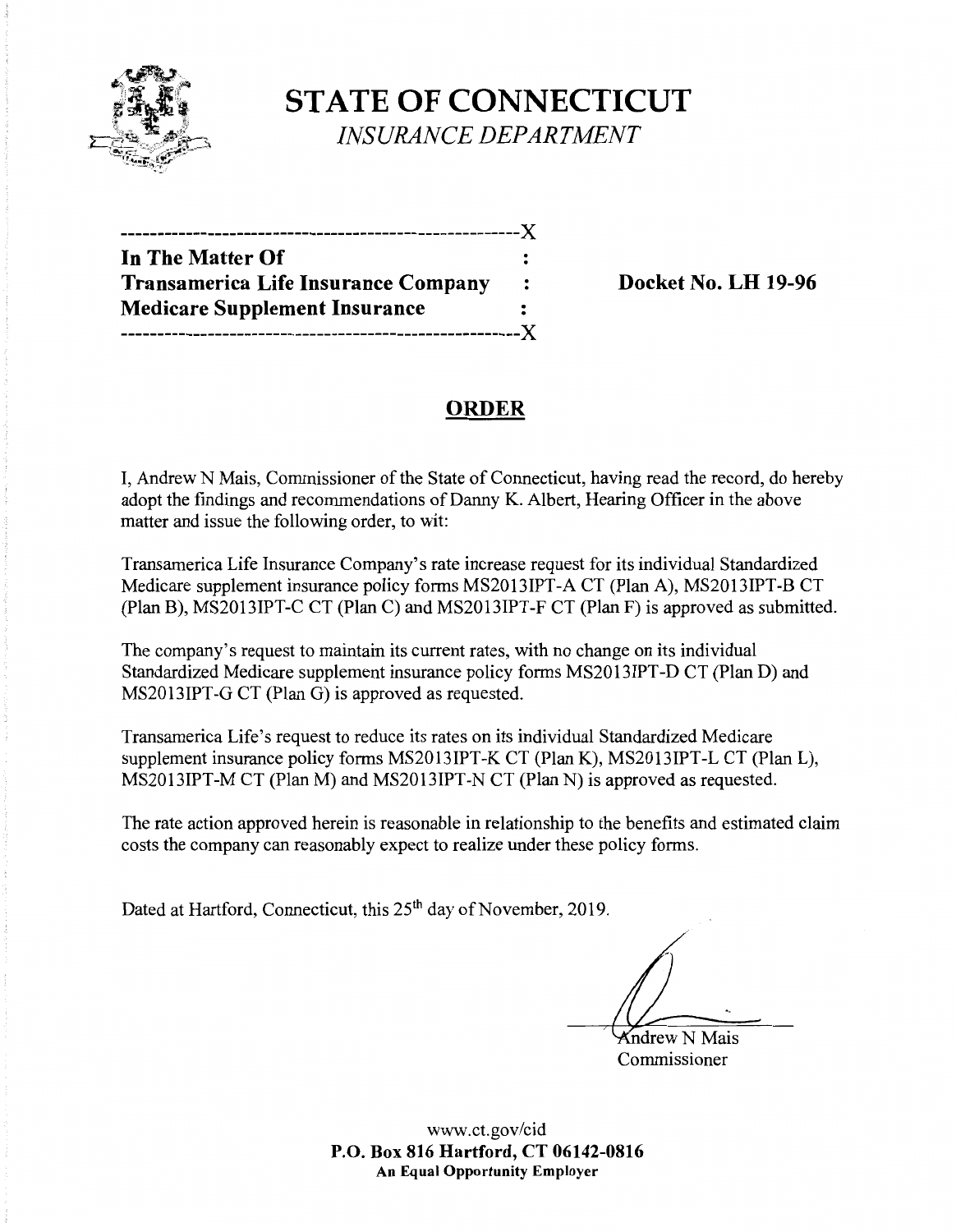

# **STATE OF CONNECTICUT**  *INSURANCE DEPARTMENT*

| --------------------------------X    |                |
|--------------------------------------|----------------|
| In The Matter Of                     |                |
| Transamerica Life Insurance Company  | $\ddot{\cdot}$ |
| <b>Medicare Supplement Insurance</b> |                |
| -------------------------------X     |                |

**Docket No. LH 19-96** 

## **PROPOSED FINAL DECISION**

## I. **INTRODUCTION**

The Insurance Commissioner of the State of Connecticut is empowered to review rates charged for individual and group Medicare supplement policies sold to any resident of this State who is eligible for Medicare. The source for this regulatory authority is contained in Chapter 700c and Section 38a-495a of the Connecticut General Statutes.

After due notice, a hearing was held at the Insurance Department in Hartford, CT on Thursday, November 14, 2019, to consider whether or not the rate increases requested by Transamerica Life Insurance Company on its Medicare supplement insurance business should be approved.

No members from the general public attended the hearing.

No company representatives from Transamerica Life Insurance Company attended the hearing.

The hearing was conducted in accordance with the requirements of Section 38a-474, Connecticut General Statutes, the Uniform Administrative Procedures Act, Chapter 54 of Section 38a-8-l et seq. of the Regulations of Connecticut State Agencies.

A Medicare supplement policy is a private health insurance policy sold on an individual or group basis, which provides benefits that are additional to the benefits provided by Medicare. For many years Medicare supplement policies have been highly regulated under both state and federal law to protect the interests of persons eligible for Medicare who depend on these policies to provide additional coverage for the costs of health care.

Effective December I, 2005, Connecticut amended its program of standardized Medicare supplement policies in accordance with Section 38a-496a of the Connecticut General Statutes, and Sections 38a-495a-1 through 38a-495a-21 of the Regulations of Connecticut Agencies. This program, which conforms to federal requirements, provides a "core" package of benefits known as Plan A. Insurers may also offer any one or more of eleven other plans (Plans B through N).

Effective January 1, 2006, in accordance with Section 38a-495c of the Connecticut General Statutes (as amended by Public Act 05-20) premiums for all Medicare supplement policies in the state must use community rating. Rates for Plans A through N must be computed without regard to age, gender, previous claims history or the medical condition of any person covered by a Medicare supplement policy or certificate.

> www.ct.gov/cid **P.O. Box 816 Hartford, CT 06142-0816 An Equal Opportunity Employer**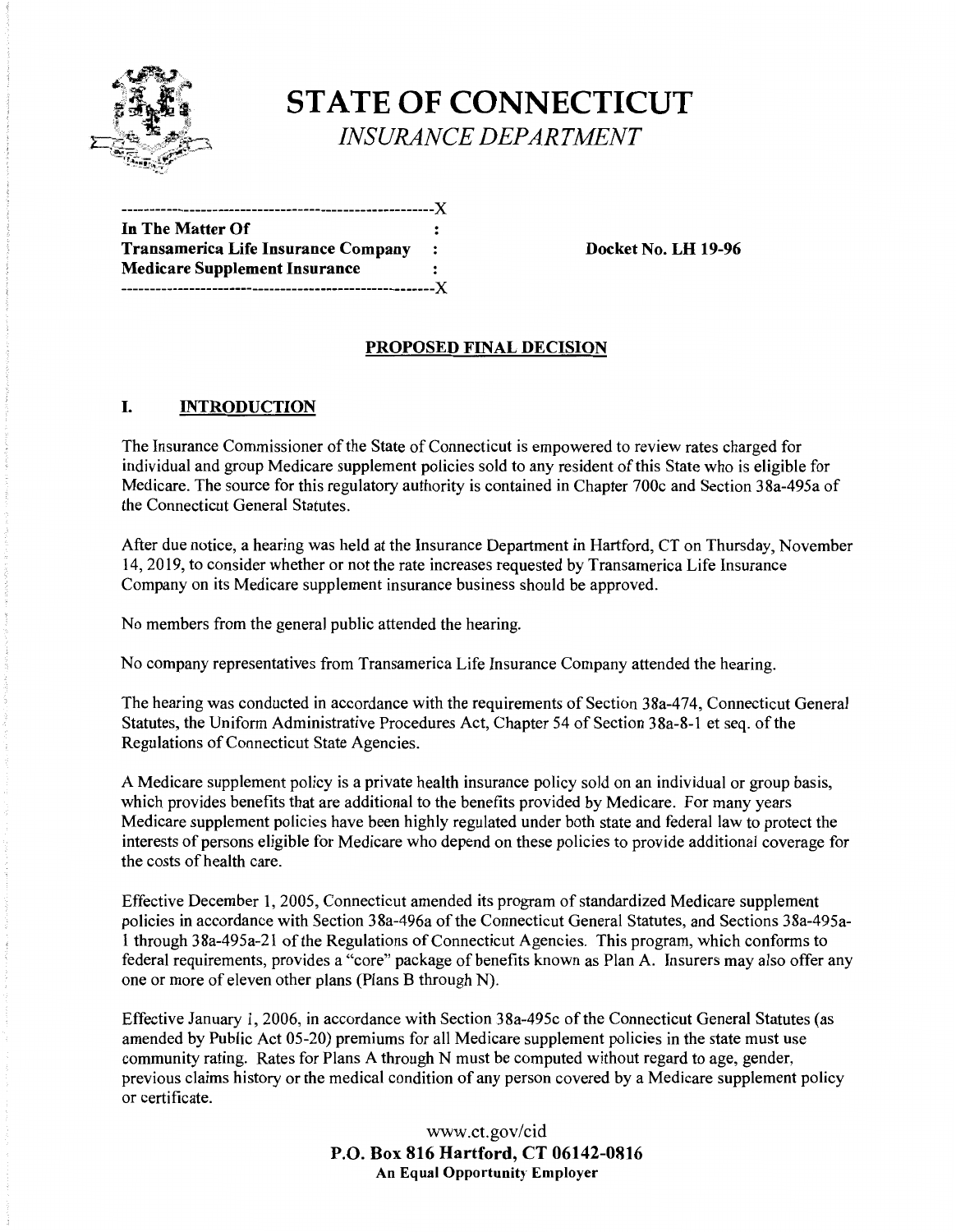The statute provides that coverage under Plans A through N may not be denied on the basis of age, gender, previous claims history or the medical condition of any covered person. Insurers may exclude benefits for losses incurred within six months from the effective date of coverage based on a pre-existing condition.

Effective October 1, 1998, carriers that offer Plan B or Plan C must make these plans as well as Plan A, available to all persons eligible for Medicare by reason of disability.

Insurers must also make the necessary arrangements to receive notice of all claims paid by Medicare for their insureds so that supplement benefits can be computed and paid without requiring insureds to file claim forms for such benefits. This process of direct notice and automatic claims payment is commonly referred to as "piggybacking" or "crossover".

Sections 38a-495 and 38a-522 of the Connecticut General Statutes, and Section 38a-495a-10 of the Regulations of Connecticut Agencies, state that individual and group Medicare supplement policies must have anticipated loss ratios of 65% and 75%, respectively. Under Sections 38a-495-7 and 38a-495a-10 of the Regulations of Connecticut Agencies, filings for rate increases must demonstrate that actual and expected losses in relation to premiums meet these standards, and anticipated loss ratios for the entire future period for which the requested premiums are calculated to provide coverage must be expected to equal or exceed the appropriate loss ratio standard.

Section 38a-473 of the Connecticut General Statutes provides that no insurer may incorporate in its rates for Medicare supplement policies factors for expenses that exceed 150% of the average expense ratio for that insurer's entire written premium for all lines of health insurance for the previous calendar year.

#### II. **FINDING OF FACT**

After reviewing the exhibits entered into the record of this proceeding, and utilizing the experience, technical competence and specialized knowledge of the Insurance Department, the undersigned makes the following findings of fact:

1. Transamerica Life Insurance Company has requested the following rate increases on its individual standardized Medicare supplement policy forms MS2013IPT-(A thru F, G and K thru N) CT:

| Proposed      |
|---------------|
| Rate Increase |
| 20.0%         |
| 20.0%         |
| 20.0%         |
| $0.0\%$       |
| 20.0%         |
| $0.0\%$       |
| $-5.0%$       |
| $-5.0\%$      |
| $-5.0%$       |
| $-5.0\%$      |
|               |

- 2. As of 3/31/2019 there were 105 in-force policies in Connecticut, while there were 14,529 on a nationwide basis. There are no policies in Connecticut in Plans K, L, M, and N.
- 3. A 25% rate increase was approved for Plans Band C in 2018. In addition, a 10% rate increase was approved for Plans A, D, F, G, K, L, M, and N in 2018.